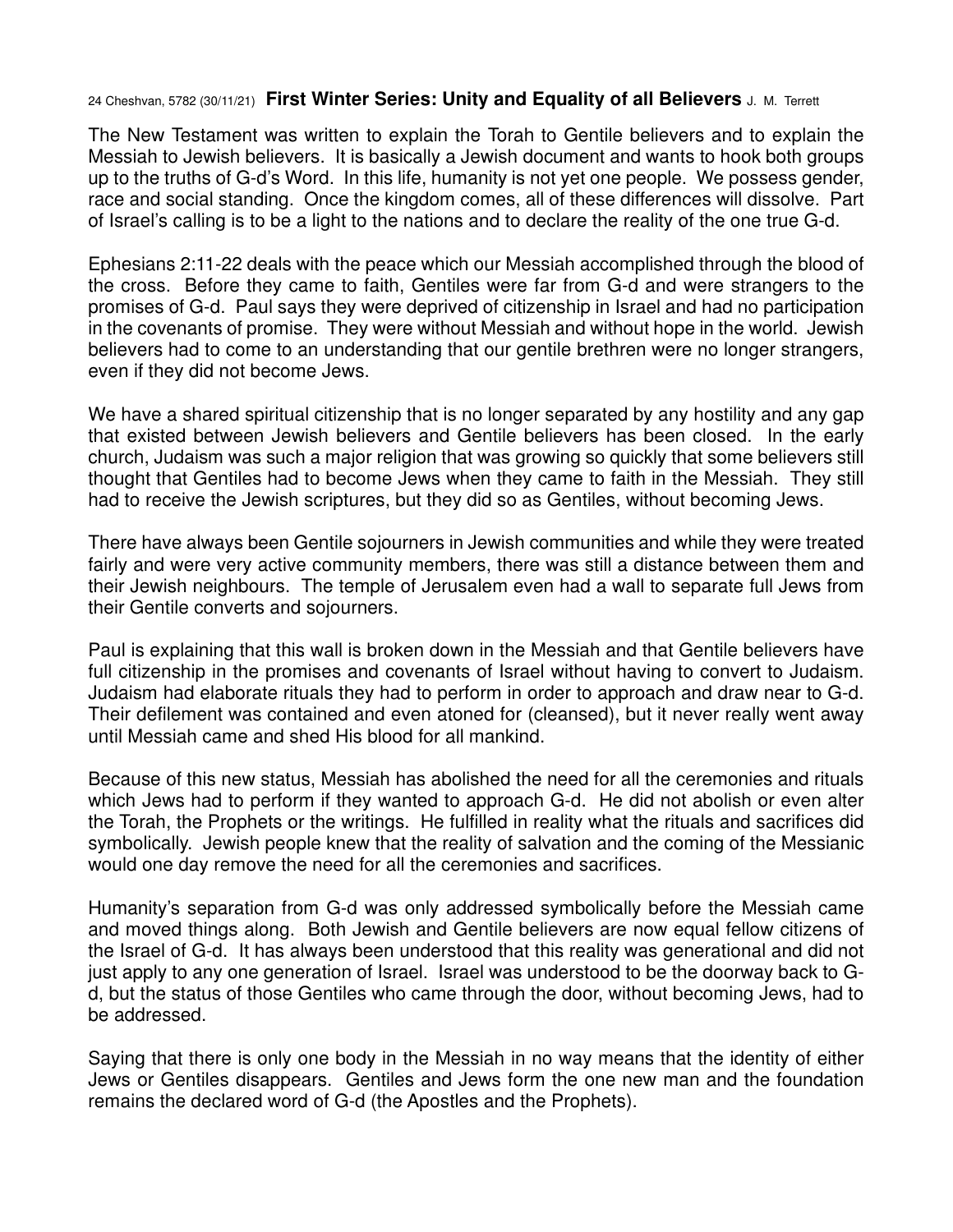Things that separate us in this life are only temporary conditions in the light of eternity and this even applies to gender. Gender was created to prevent loneliness and for the conception of children. Neither gender is superior to the other and both equally express the full image of Gd. There is however both a masculine and a feminine approach to spirituality, without there being any competition between the two.

The same applies to the two groups of people who have become one new man in the Messiah. Jews are the people of G-d with the mandate to become a blessing to all nations and to teach the world faith in G-d and obedience to His Word. The sacrificial system was an elaborate system of symbols to give the people a temporary, symbolic atonement until the full power of forgiveness was achieved on the cross through the blood of our beloved Messiah.

Jewish people are the guardians of the blue prints to show the nations how to walk with G-d and how to avoid the two worst besetting sins of mankind: idolatry and fornication. Israel was never intended to be seen as an elite club with a special status far above what any Gentile could hope for. There have always been prophets of G-d among the nations and the first ritual meal celebrated with the elders of Israel after our liberation from Egyptian slavery was conducted by a Gentile priest, Jethro.

For the first several centuries of our life as a nation, Jewish people struggled not to assimilate or absorb any of the paganism of the nations who surrounded us. If the truth be told, when the Maccabees liberated Jerusalem and cleansed the temple it was the successful conclusion of a civil war between Torah observant Jews and those who had adopted the religion of the Greeks. There are still Jews who fall away from the Torah and join other religions, but that has never been the case with Messianic Jews. When we come to faith in the Messiah we do not cease being Jews and our Judaism does not begin to diminish and eventually disappear.

Just as there will be two genders until the kingdom comes, there will be two valid expressions of faith in our beloved Messiah – one Jewish and one Gentile. Believers have not lost anything when they come to faith. Gentiles are no longer strangers and are no longer far away from Gd. Peace with G-d and peace between Gentiles and their fellow Jewish believers is something which our Messiah fully accomplished.

There is another facet of our faith that is easy to misunderstand. Both temples only represented a heavenly reality where the redeemed of mankind will unite into a single temple and become the eternal dwelling place of G-d. This is what Messiah is building in our midst, generation by generation and to the Jew first and also to the Gentile. Despite our differences which now characterize the nations of mankind, there is only really one people of G-d, composed of the nations and generations of believers.

The temple in Jerusalem was not made redundant by what our Messiah accomplished for us on the cross. It still remained a focal point for prayer and worship for the early church because of its historic and symbolic value. Once it was destroyed and Jews could no longer offer the sacrifices which Messiah fulfilled, synagogue prayers and rituals developed to repeat that which could no longer be physically offered. As these prayers are being offered, there is a special prayer which asks G-d to receive them as if the actual sacrifices had been performed. What these symbols portray is still important for us to understand because they describe all the wonder which Messiah accomplished for us by His life, death and resurrection.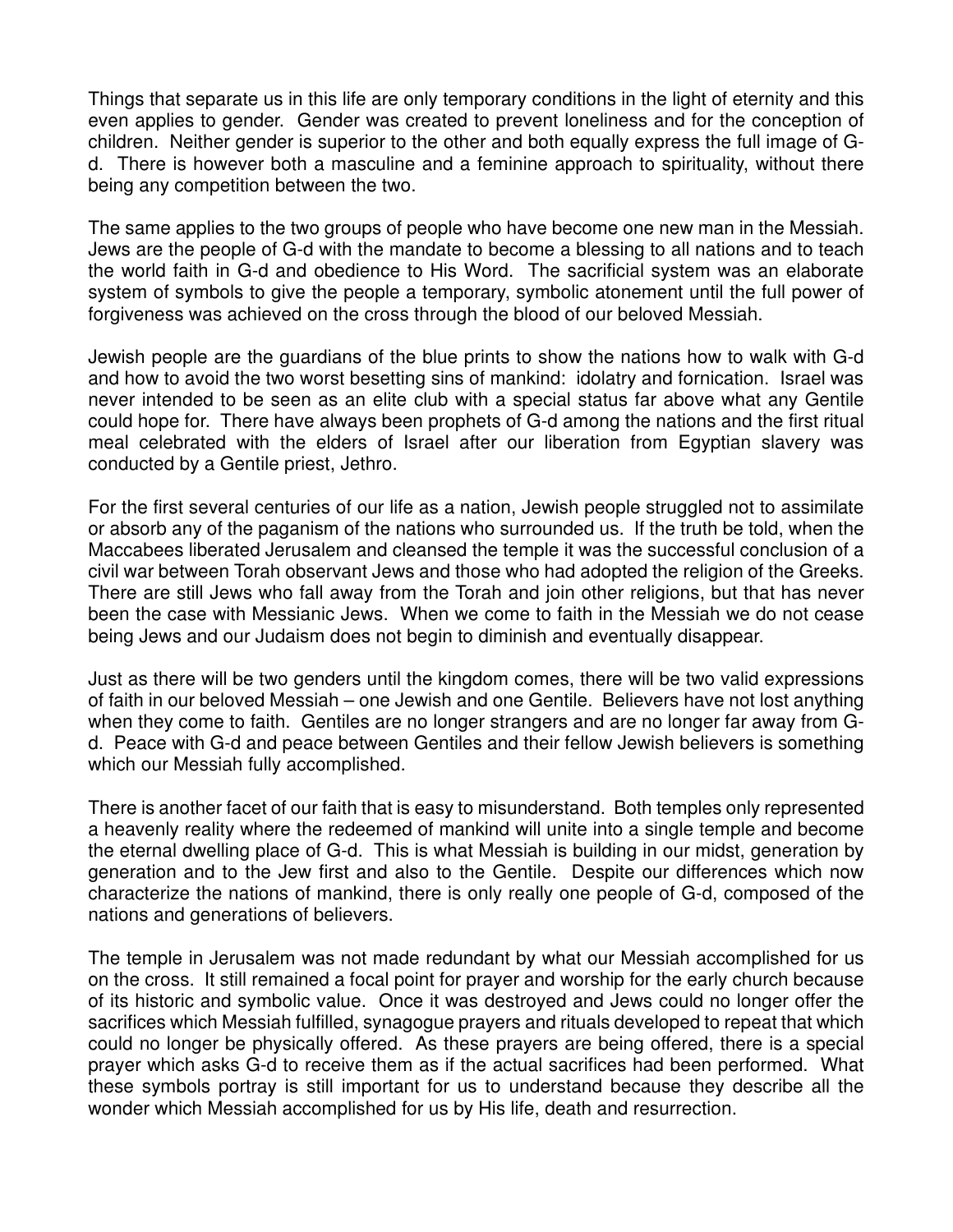Believers are the only temple which G-d will recognize and it is the only one which He is building. Despite some very bumpy times and too frequent set backs among the generations of believers, this construction is being built as a well coordinated habitation for G-d. The building blocks are being attached from both among the Jews and the Gentiles. It is a wonderful spiritual reality which is actually our final destination when we leave this life.

It is not something which human architects are undertaking. It is a work of the Spirit of G-d in our blessed Messiah. We may not have an easy time of it as we pass through this life in our generations, but in our Messiah we have a wonderful spiritual identity and an incredible spiritual destination.

In this life, we may be separated into different nations, but, in the Messiah, there is no separation between believers and G-d. Over and above all that we are in this life and all that we do as we wander though this life, we are a single redeemed people of G-d, having both full redemption and full atonement in the Messiah.

We possess a certain citizenship in this life, which may change as we move from one country to another. But over and above all the temporary bonds which we form in this life, we have an amazing heavenly citizenship because of what our Messiah accomplished for us. We may belong to any number of nationalities and ethnic groups, especially in the diverse group of peoples who have come to Canada, but in the Messiah, we form one single nationality which is sometimes called the Israel of G-d.

All of the symbolic stipulations of holiness are fulfilled in our Messiah. The moral stipulations of the Torah still apply equally to Jews and to Gentiles. Gentiles are not required to practice circumcision and are not obligated to keep kosher. They are also not required to follow the festival cycle, but Sabbath observance is one of the ten commandments and Gentiles are not free from this obligation.

Much of the symbolism of the Torah can be applied to how Gentiles conduct their lives, especially as it refers to avoiding idolatry and fornication. Some people also refer to Judaeo-Christian morality which is firmly based in the Scriptures. Even traditional Jews and Gentiles have a lot in common when it comes to an understanding of what is right and wrong.

The big misunderstanding which our passage helps us to correct is the spiritual identity of believers. It is generally thought that only Gentiles believe in Yeshua and that when Jews come to faith, they somehow cease being a part of Israel and the Jewish people. Many traditional Jews are quite hostile to Messianic Judaism and do not permit Jewish believers in Yeshua to have an active part in their communities.

I would not feel uncomfortable attending a traditional Jewish service, any more than I would feel uncomfortable attending a Gentile church service. Both groups have developed beliefs and traditions which are not found in the Bible and I neither accept these or feel obligated to follow them.

However, this is not the hostility which Paul is addressing in our passage. He is referring to the spiritual alienation which Gentile believers experienced because they were far from the word of G-d and had not become part of the covenants if promise. Jews were closer to G-d because of their knowledge of the Bible.